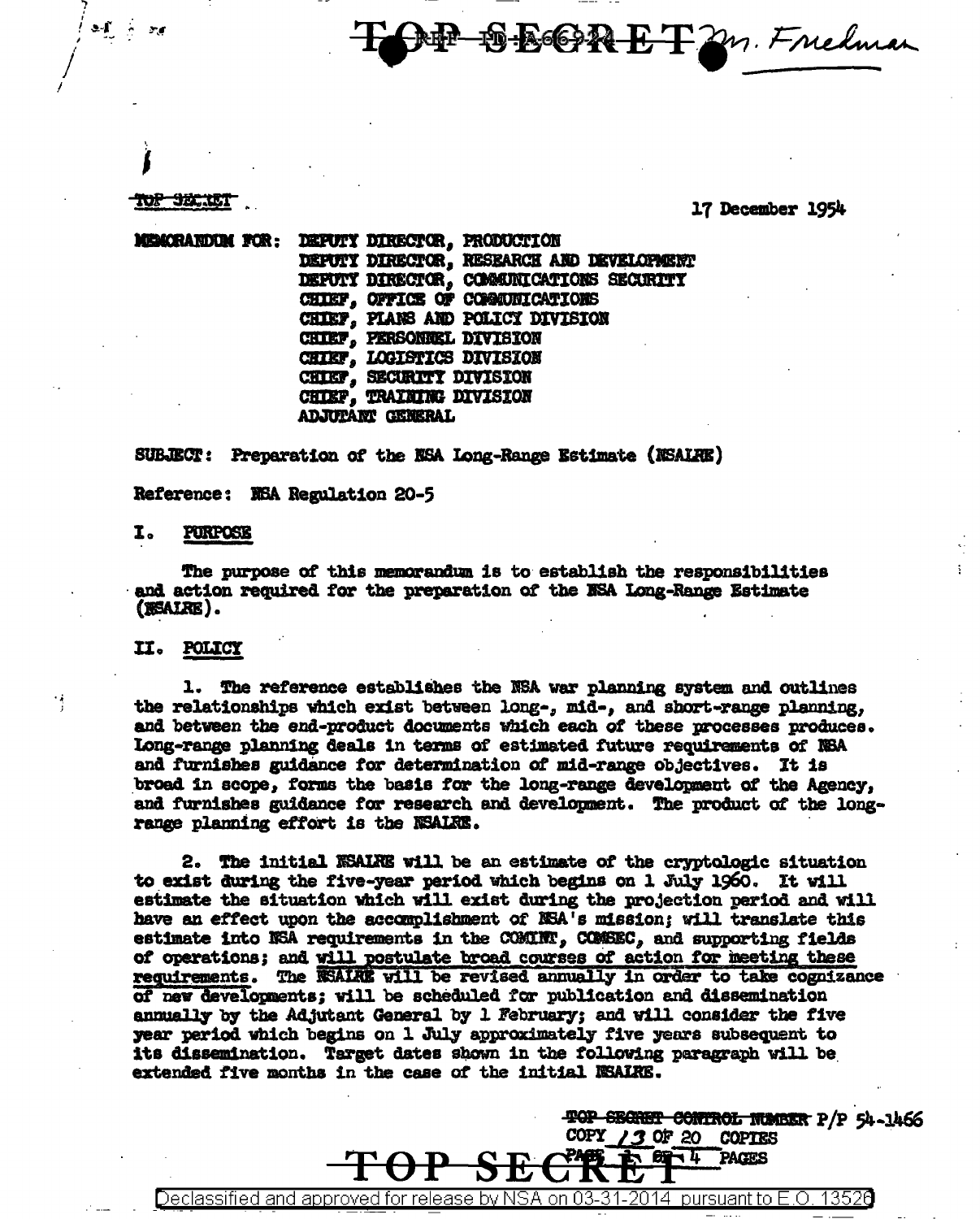### III. RESPONSIBILITIES AND REQUIRED ACTION

The responsibilities and required action for preparation of the NSAIRE are as follows:

a. Chief, Plans and Policy Division, is responsible for providing over-all supervision and coordination for preparation of the NSALRE and for preparation of Annex "A" of the estimate. This responsibility includes the provision of necessary planning guidance and direction. The Chief, Plans and Policy Division will:

> (1) Provide a statement of basic assumptions to be used as the foundation for the NSALRE. This statement will be provided to other components of NBA by 1 October each year.

DBGRET

- (2) Consult with planning officials in other components of NSA and in the Service cryptologic agencies and the consumer departments and agencies, as appropriate.
- (3) Prepare the NSALRE in final form for publication and dissemination by the Adjutant General by 1 February each year.

b. Deputy Director, Production; Deputy Director, Research and Development; Deputy Director, Communications Security; Chief, Office of Communications; Chief, Personnel Division; Chief, Logistics Division; Chief, Security Division and Chief, Training Division are responsible for preparation of the corresponding annexes of the NSALRE and for providing support for the long-range planning effort as it applies to matters within their purview. The Adjutant General is responsible for publication and dissemination of the NSAIRE by 1 February each year. Each of the foregoing officials will:

- (1) Assign responsibility within his respective organizational component for preparation of the required annex to the NSALRE.
- (2) Designate a long-range planning officer to serve as the point of contact with the Plans and Policy Division in matters pertaining to the NSAIRE. and notify the Plans and Policy Division concerning the identity of the designee.
- (3) Submit four copies of required annex to Plans and Policy Division in accordance with the following schedule:

TOP SEGRET CONTROL RUMBER P/P 54-1466 / 3 OF 20 COPIES **COPY** 4 PAGES **PAGE OF** 

### **TOP SECR**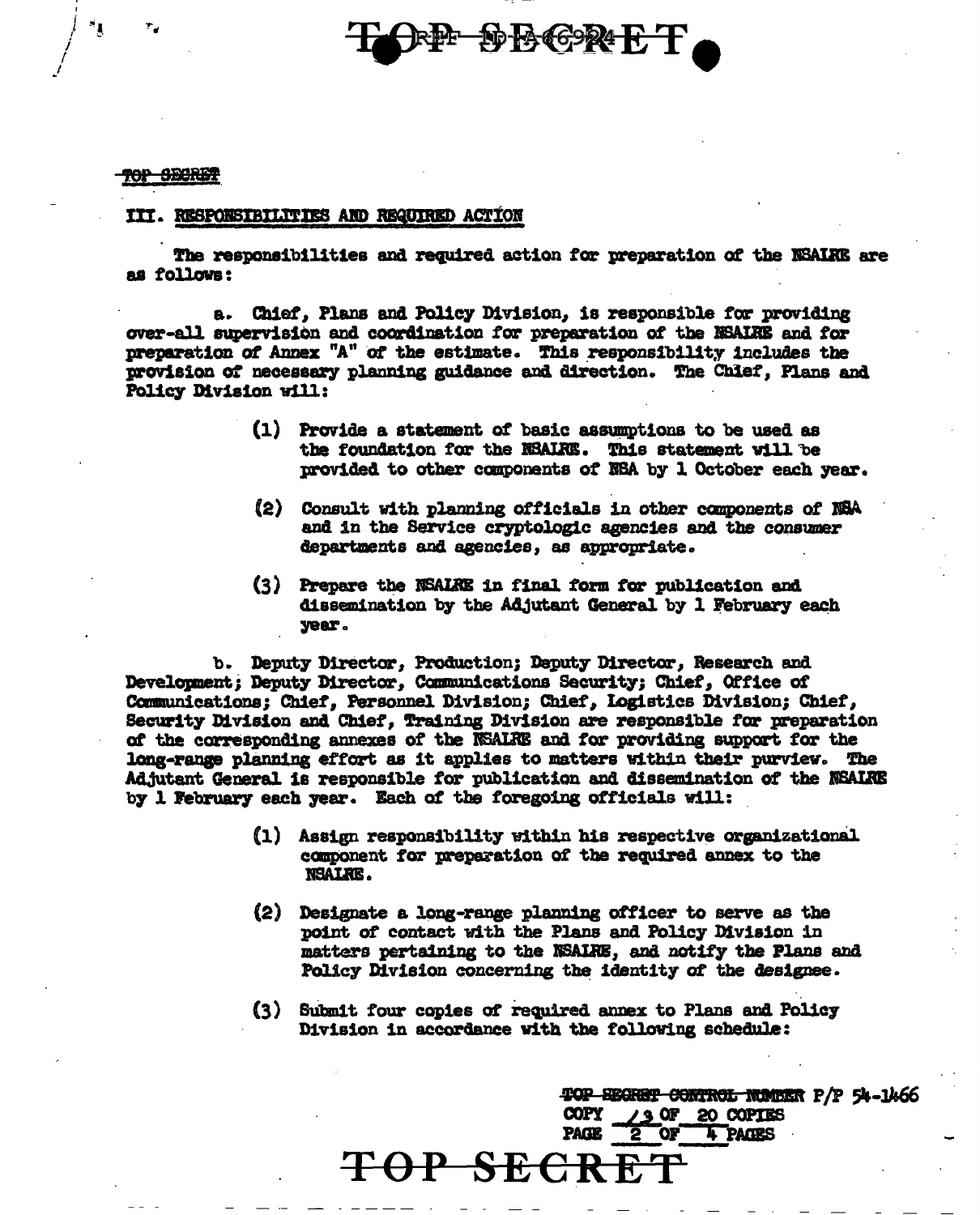## REESTE GREET

### **UP SECRET**

| Responsibility | <b>Annex</b> | <b>Due Date</b> |
|----------------|--------------|-----------------|
| P/P            | "A"          | $1$ Oct         |
| DD/FROD        | "B"          | $1$ Nov         |
| DD/COMSEC      | "C"          | 1 Nov           |
| <b>COM</b>     | "מ"          | 1 Dec           |
| DD/RD          | "E"          | 1 Dec           |
| PERS           | "T"          | 1 Dec           |
| LOG            | "G"          | 1 Dec           |
| <b>SEC</b>     | "H"          | 1 Dec           |
| TK             | "T"          | 1 Dec           |

### IV. IMPLEMENTATION

1. Implementing action on the initial NSAIRE will be undertaken immediately. As an aid to planners concerned, the following information is inclosed herewith:

> Inclosure 1 - - - Formst for the NSAIRE. а.

Inclosure 2 - - - Format for the Various Annexes to the Initial ъ. **NSALRE.** 

c. Inclosure 3 - - - Basic Guidance Information Pertaining to the Initial NSALRE.

2. The guidance information presented in Inclosure 3 is of two kinds: first, the initial draft of Sections 1 and 2 of the NSALRE proper; and second, a list of assumptions about the situation to exist during the projection period. Sections 3 through 5 of the estimate proper cannot be drafted until the annexes have been prepared, because these sections will be digests of the total information presented by the several annexes.

3. The purpose in furnishing the information shown in Inclosure 3 is to orient all planners concerned with the long-range planning effort by providing as clear a picture of the initial NSALRE as can be drawn this early in the planning process, as well as to enable the initiation of work on the annexes by stating assumptions about those aspects of the 1960-1965 situation which will have a general bearing upon NSA's requirements during that period. The

 $S$  $E$ 

 $\Theta$ P $-$ 

SECRET CONTROL NUMBER P/P 54-1466 20 COPTES

4 PACES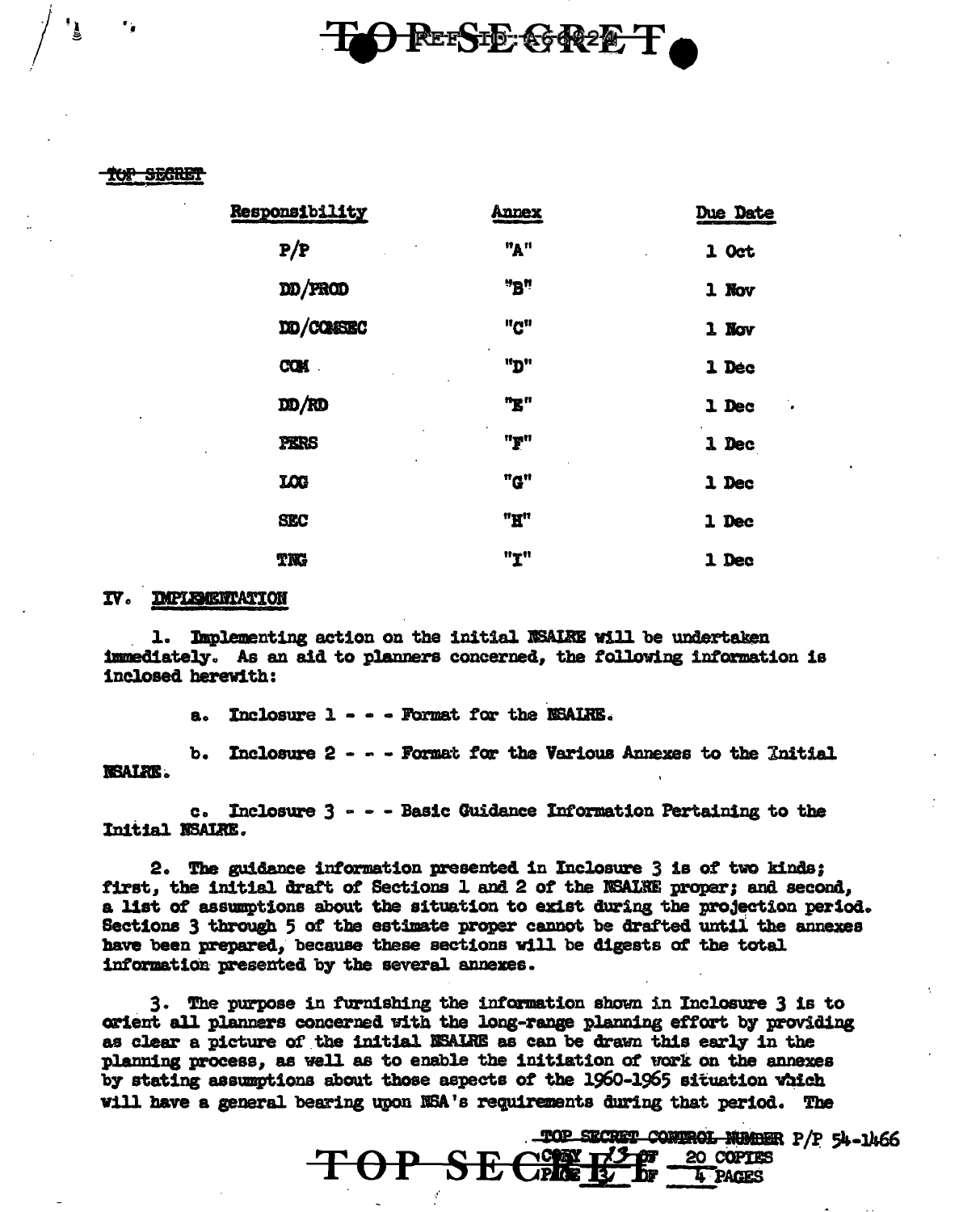### <del>top secte</del>n

draft of Sections 1 and 2 of the estimate proper is intended to show the overall focus of the long-range planning effort and thus to furnish basic guidelines to be observed in preparation of the annexes to the estimate. The statement of assumptions is intended to furnish the broad frame of reference within which the estimate and its annexes are to be formulated, and thus not only to establish general parameters but to furnish the basis for any additional assumptions considered necessary by planners preparing the annexes. The assumptions shown in Inclosure 3 have been formulated by Plans and Policy Division in consultation with other components of NSA and with planners and estimators of several outside departments and agencies. The assumptions are essentially projections of current conditions and trends, and it is acknowledged. that accuracy can be attributed to them only in a limited sense and only in terms of the broad concepts embodied; however, this limitation is inherent in longrange planning.

FAGG924 F

4. It is important that work begin on the annexes without delay. In this connection, maximum working-level cooperation between planners in Plans and Policy Division and planners in the other parts of the Agency will be essential to successful accomplishment of the long-range planning mission.

5. Downgraded to CONFIDENTIAL when inclosures/are removed.

Rear Admiral, U.S. Navy Chief of Staff

3 Incls:

- 1. Outline Format for the Initial NSALRE.
- 2. Topic Outline of Subjects to be Included in Annexes to the Initial NSALRE.
- 3. Basic Guidance for Preparation of the Initial NSALRE.

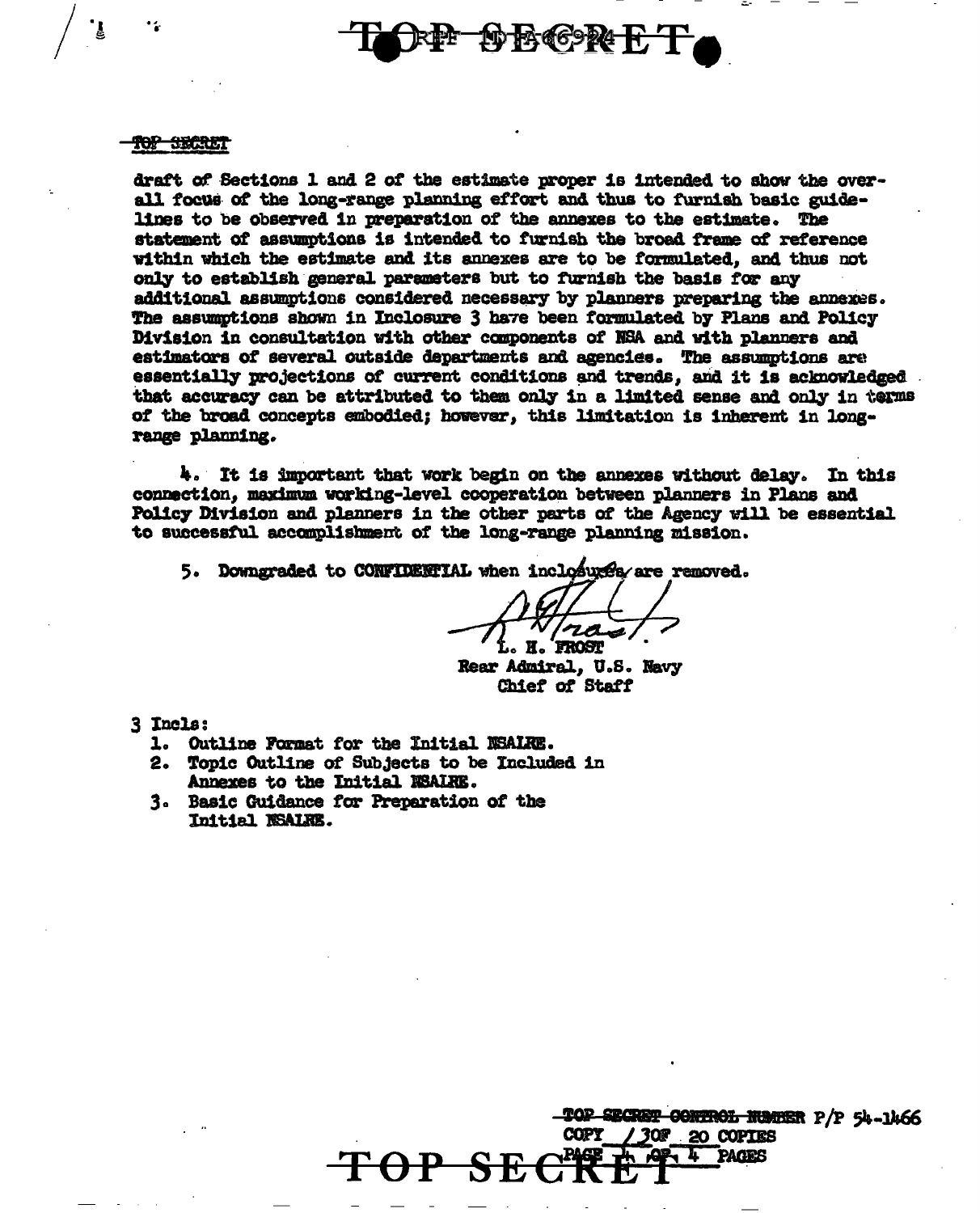# TOPER PAGE 24

### TOP SECRET

### FORMAT FOR THE INITIAL NSA LONG-RANGE ESTIMATE (NSALRE)

The format for the initial NSALRE will be as follows:

### SECTION 1 - INTRODUCTION

- 1. **PURPOSE**
- NATIONAL POLICY AND OBJECTIVES  $2.$
- $3.$ NSA LONG-RANGE CRYPTOLOGIC OBJECTIVES DERIVED FROM NATIONAL POLICY
	- a. COMINT Objectives
	- COMSEC Objectives b.

## SECTION 2 - STRATEGIC APPRAISAL OF THE ROLE OF THE NSA CRIPTOLOGIC EFFORT DURING THE PERIOD UNDER CONSIDERATION

- **GENERAL**  $\mathbf{1}$ .
	- a. Strategic Appraisal
	- Major Trend in International Relations Ъ.
	- Major Trend in Military Capabilities e.
- $\overline{2}$ . THE COMINT EFFORT
- THE COMSEC EFFORT  $3.$

### - TRANSLATION OF NSA LONG-RANGE CRIPTOLOGIC OBJECTIVES INTO BASIC **SECTION 3** SUPPORTING UNDERTAKINGS DURING PERIOD UNDER CONSIDERATION

- COMINT UNDERTAKINGS 1.
- **COMSEC UNDERTAKINGS**  $2.$

### - BROAD FACILITIES AND OPERATIONS ESSIGNTIAL FOR ACCOMPLISHMENT OF SECTION 4 NSA BASIC UNDERTAKINGS DURING THE PERIOD UNDER CONSIDERATION

- 1. COMINT FACILITIES AND OPERATIONS
- COMSEC FACILITIES AND OPERATIONS 2.
- SUPPORTING FACILITIES AND OPERATIONS  $3.$ 
	- **Communications** а.
	- **Personnel** Ъ.
	- Logistics c.
	- Security d.
	- Training  $\bullet$

GUIDANCE FOR RESEARCH AND DEVELOPMENT CONDUCTED UNDER THE COGNIZANCE **SECTION** OF THE DIRECTOR, NSA

TOP SECRET

MAJOR TECHNICAL PROBLEMS ANTICIPATED FOR THE PERIOD UNDER CONSIDERATION

 $13$ 

- COMINT Problems
- COMSEC Problems ъ.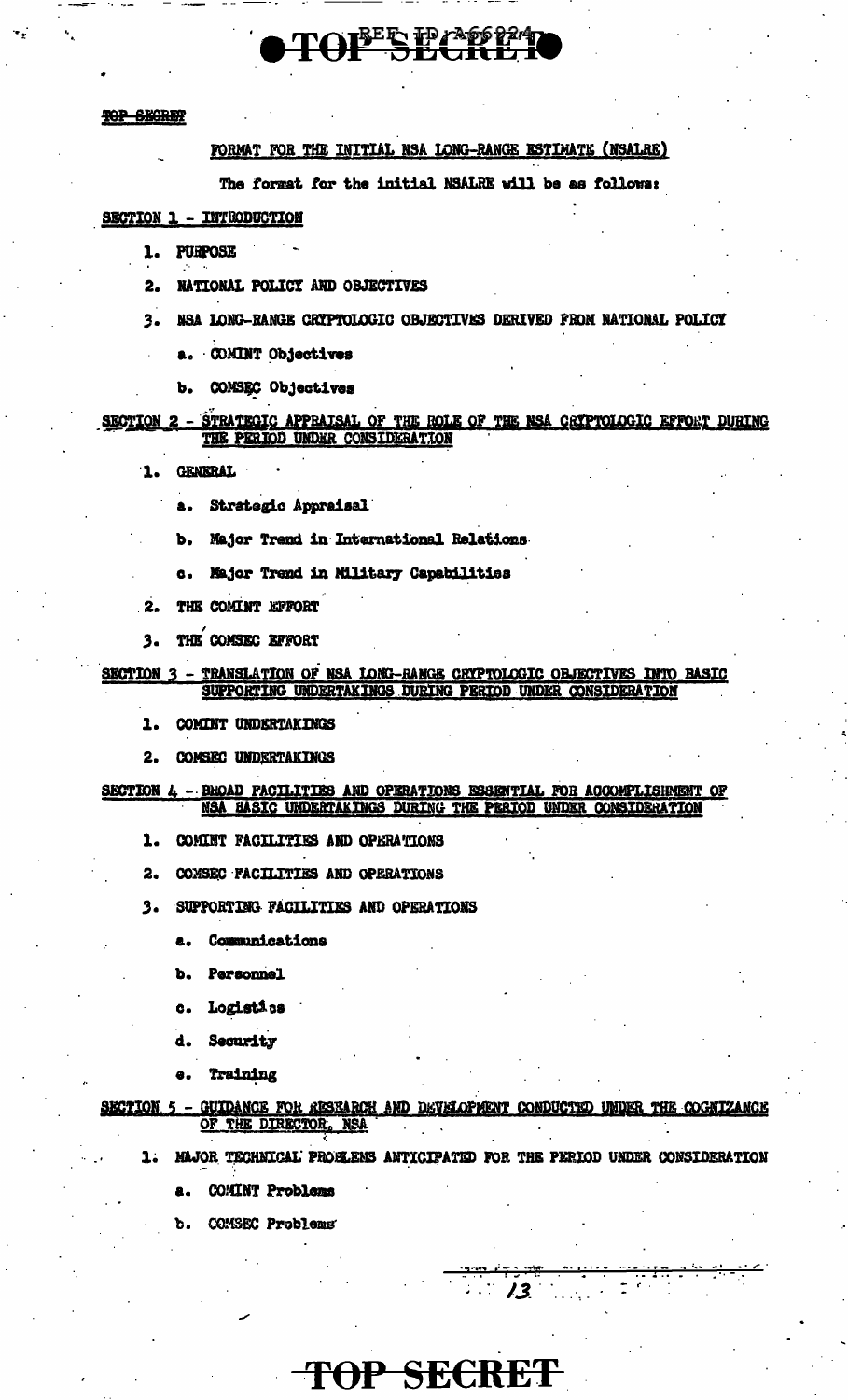### TOP SHORET

2. GUIDELINES FOR RESEARCH AND DEVILOPMENT ACTIVITIES DIRECTED TOWARDS SOLUTION OF ANTICIPATED TECHNICAL PROBLEMS.

**PTOPEE FRAMERA** 

a. COMINT Problems

b. COMBEC Problems

3. LORI-RANCE GUIDANCE FOR RESEARCH AND DEVELOPMENT ACTIVITIES

Inclosure 1

TOP SECRET CONTROL MANIER P/P 54-1466 **COPY** 30 FEB COPIES PAGE ັດາ 70 **PAGES** 

TOP SECRET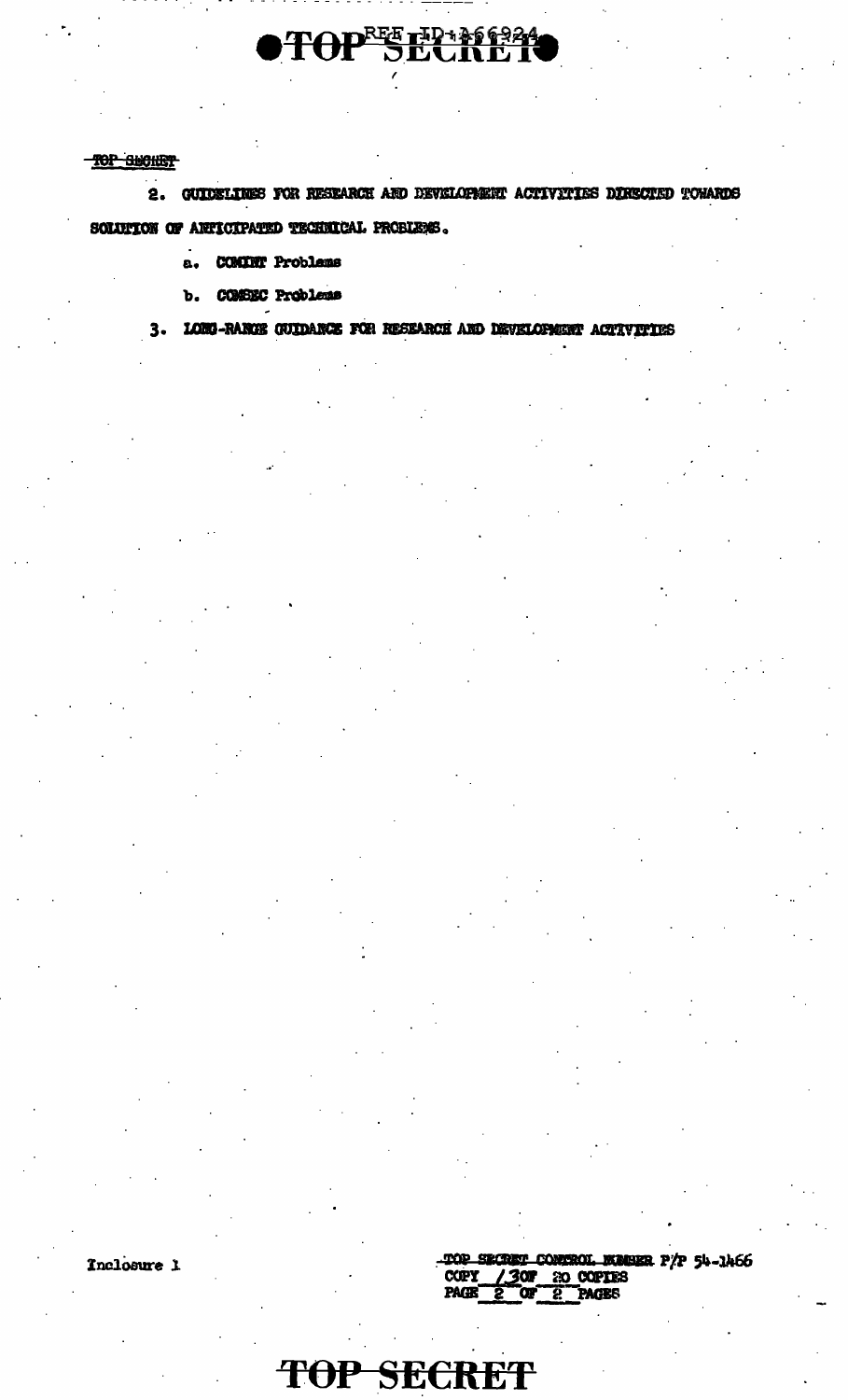**ANNEX** 

"A"

"B"

### FOREMY FOR ARREXES TO INITIAL NEALER. AND DESIGNATION

TOPF ED-266324.

### KSA COMPONERRYS TO BE RESPONSIBLE FOR PREPARATION OF ANNEXES œ

### **SUBJECT GUNFORDER** ESTIMATED FOREIGN CRYPTOLOGIC CAPABILITIES  $P/P$ DURING PROJECTION PERIOD (In coordination with FROD, R/D COMMY CAPABILITIES  $CCESC<sub>e</sub>$  and  $CCH$ ) 1. **CONSEC CAPABILITIES** udheds of Tuch 9. Rıa COMMERICATIONS CAPARTLITIES 3. RESEARCH AND DEVELOPMENT CAPABILITIES ESTIMATED U.S. COMINY OPERATIONS DD/PROD 1. CONDUCTED BY NSA Collection а. Processing ъ. Reporting  $\mathbf{c}$

Dissemination А.

CONDUCTED BY CUTSIDE DEPARTMENTS AND AGENCIES 2.

a. Collection

Processing  $\mathbf{b}$ .

**Reporting**  $c_{\bullet}$ 

d. Dissemination

CONDUCTED BY REA 1E COLLABORATION WITH FOREIGN GOVERNMENTS ٦.

- Collection a.
- Processing ъ.
- Reporting  $\mathbf{e}_{\bullet}$
- Dissemination a.

ESTIMATED U.S. COMEEC OPERATIONS

DD/CONSISC

**RESPONSIBLE** 

datory

#### CONDUCTED BY NSA 1.

Establishment of CONSEC Doctrine  $\mathbf{a}$ 

- Evaluation of COMBEC principles and equipment υ.
- c. Review of Communications Cover and Deception programs
- Evaluation of compromises d.
- Security Surveillance of NSA Communications Q.
- Procurement of Materials f.

TOP SECTE

- Production of Equipments, Manuals and Aids  $\boldsymbol{\alpha}$ .
- Distribution, Accounting, and Storage of Equipments, h. Mamuals, and Aids

**TPACKS** 

"מ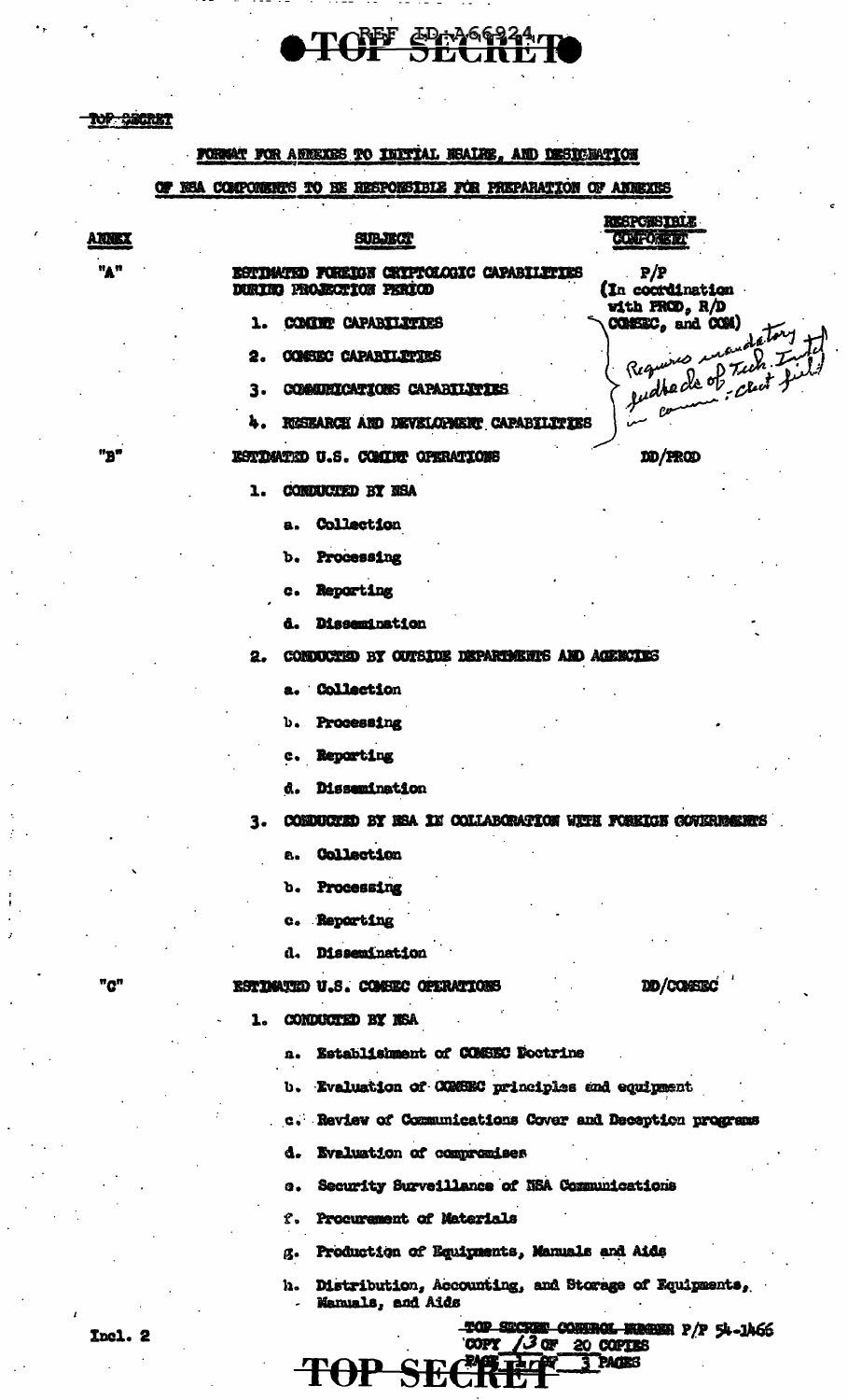# **OTOPESPASS247**

| u suult | <b>RESPONSIBLE</b><br><b>COMPORER</b>                                          |  |
|---------|--------------------------------------------------------------------------------|--|
| ANTEX   | <b>SUBJECT</b>                                                                 |  |
|         | (ONDUCTED BY OUTSIUE DEPARTMENTS AND AGENCIES<br>2.                            |  |
|         | Implementation of NSA established COMSEC doctrine<br>a.<br>and procedures      |  |
|         | b. Distribution, Accounting, and Storage of Equip-<br>ments, Manuals, and Aids |  |
|         | c. Procurement of Materials (ancillary)                                        |  |
|         | d. Production of Equipments, Manuals, and Aids<br>(tasks as delegated by NSA)  |  |
|         | CONDUCTED BY NSA IN COLLABORATION WITH FOREIGN GOVERNMENTS                     |  |
|         | Establishment of COMSEC Doctrine<br>в.                                         |  |
|         | Evaluation of COMMEC principles and equipment<br>ъ.                            |  |
|         | c. Evaluation of compromises                                                   |  |
|         | d. Procurement of Materials                                                    |  |
|         | Production of Equipments, Manuals and Aids<br>e.                               |  |
|         | f. Distribution, Accounting, and Storage of Equipments,<br>Manuals, and Aids   |  |
| "D"     | <b>COM</b><br>COMMISICATIONS                                                   |  |
|         | <b>REQUIREMENTS</b><br>ı.                                                      |  |
|         | <b>Radio Channels</b><br>a.                                                    |  |
|         | <b>Landlines</b><br>b.                                                         |  |
|         | Equipments<br>c.                                                               |  |
|         | Personnel.<br>a.                                                               |  |
|         | Link Structure<br>e.                                                           |  |
|         | DIVISION OF LABOR AS EXTWEEN NSA AND CUTSION ORGANIZATIONS<br>2.               |  |
|         | Communications Tasks to be Performed by MSA<br>а.                              |  |
|         | $\Omega$<br><b>Headquarters</b>                                                |  |
|         | (2)<br><b>Field Activities</b>                                                 |  |
|         | Communications Tasks to be Performed by Outside<br>ъ.<br>Organizations         |  |
|         | $\bf(1)$<br>Ariny                                                              |  |
|         | (2)<br><b>Navy</b>                                                             |  |

(3) Air Force

**TOP SECRET** 

 $(k)$  Other

| TOP BECHER CONTROL MANISR P/P 54-1466      |  |
|--------------------------------------------|--|
| COPY / 3 OF 20 COPTES<br>PAGE 2 OF 3 PAGES |  |
|                                            |  |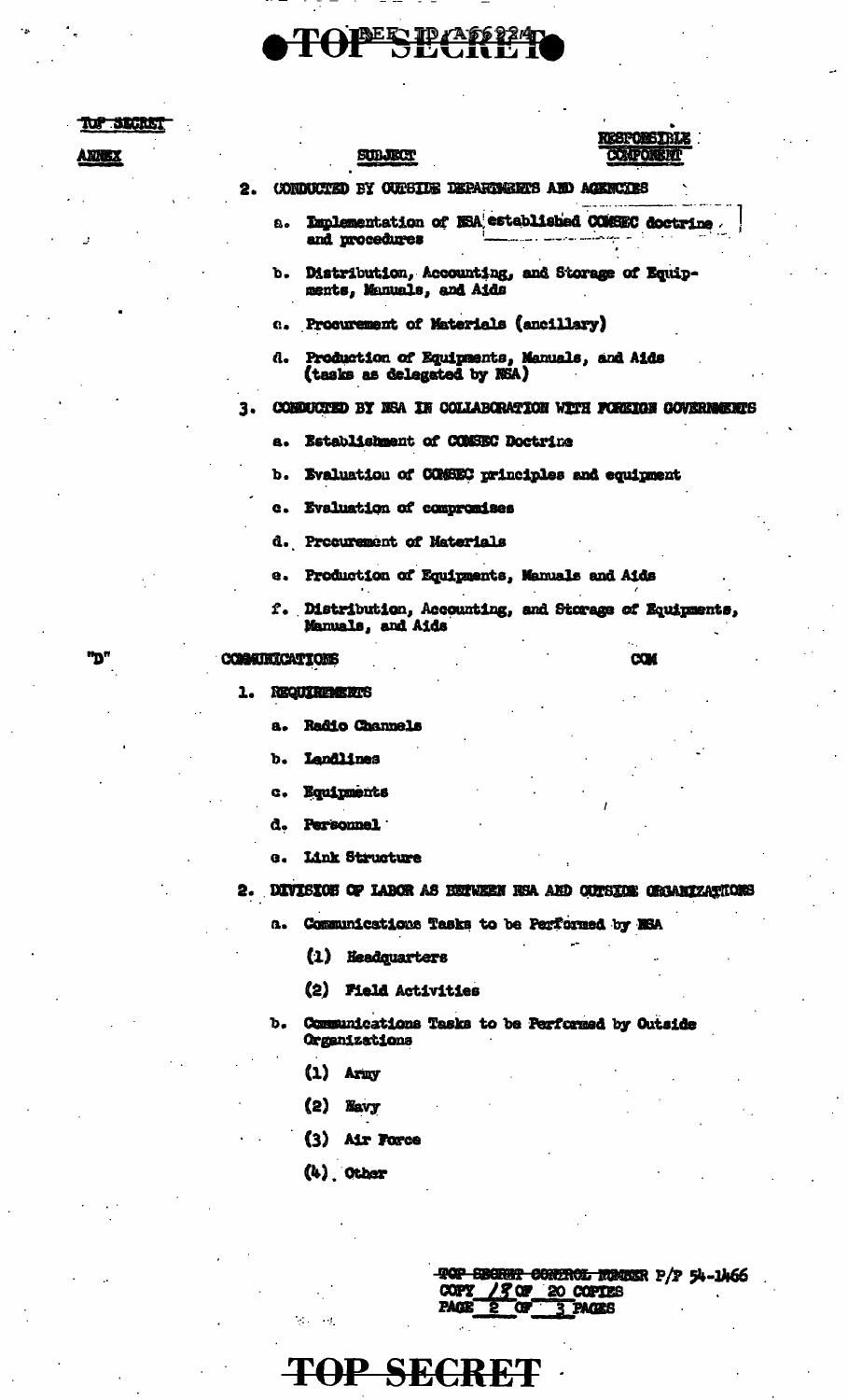## TOPERE AGEA

### TOP BACKET

**ANNEX** 

"g "

"g"

"Q"

"R"

١Ţ۱

### **SUBJECT**

### **RESPONSIBLE COLPORERT**

ESTIMATED CRYPTOLOGIC RESEARCH AND DEVELOPMENT ACTIVITIES

 $DD/RD$ 

**PERS** 

100

880

TM

- 1. CONDUCTED BY NSA
	- Pertaining to COMINT a.
	- Pertaining to COMBEC ъ.

### 2. CONDUCTED BY CONSIDE DEPARDENTS AND AGENCIES

a. Pertaining to COMINT

b. Pertaining to COMSEC

3. CONDUCTED BY PRIVATE INDUSTRY

- a. Pertaining to or applicable to CCMINT
- b. Pertaining to or applicable to COMSEC

ESTIMATED KSA PERSONNEL REQUIREMENTS

**HEADQUARTERS** 1.

a. Military Personnel

b. Civilian Personnel

2. FIELD ACTIVITIES

**Military Personnel** a.

Civilian Personnel  $\mathbf{b}$ .

ESTIMATED HEA LOGISTIC SUPPORT FACILITIES

**HEADQUARTERS** 1.

FIELD ACTIVITIES 2.

SECURITY CONTROL PACILITIES

1. PHYSICAL SECURITY

a. At Headquarters

**b.** At Field Activities.

2. PERSONNEL SECURITY

At Headquarters а.

**b.** At **Field** Activities

### **TRAXKIKG**

 $\mathcal{L}$ 

is k

÷

 $\mathcal{A}$  $\sim$   $\sim$ 

**PACTLETIES**  $\mathbf{1}$ .

**METHODS'** 2.

 $3 -$ SUBJECT MATTER

 $\sim 10^4$ 

 $\frac{\mathcal{B}(\mu_0,\mu_0)}{\mathcal{B}(\mu_0)}=0.$ 

**CARD AND CONTRACTOR** 

**TOP SECRET** 

TOP BECRET CONTROL MUNER P/P 54-1466 PAGE<sup>®</sup> 3 PAGES  $\overline{3}$  or

n gora

 $\sim 2\, \rm s^{-1}$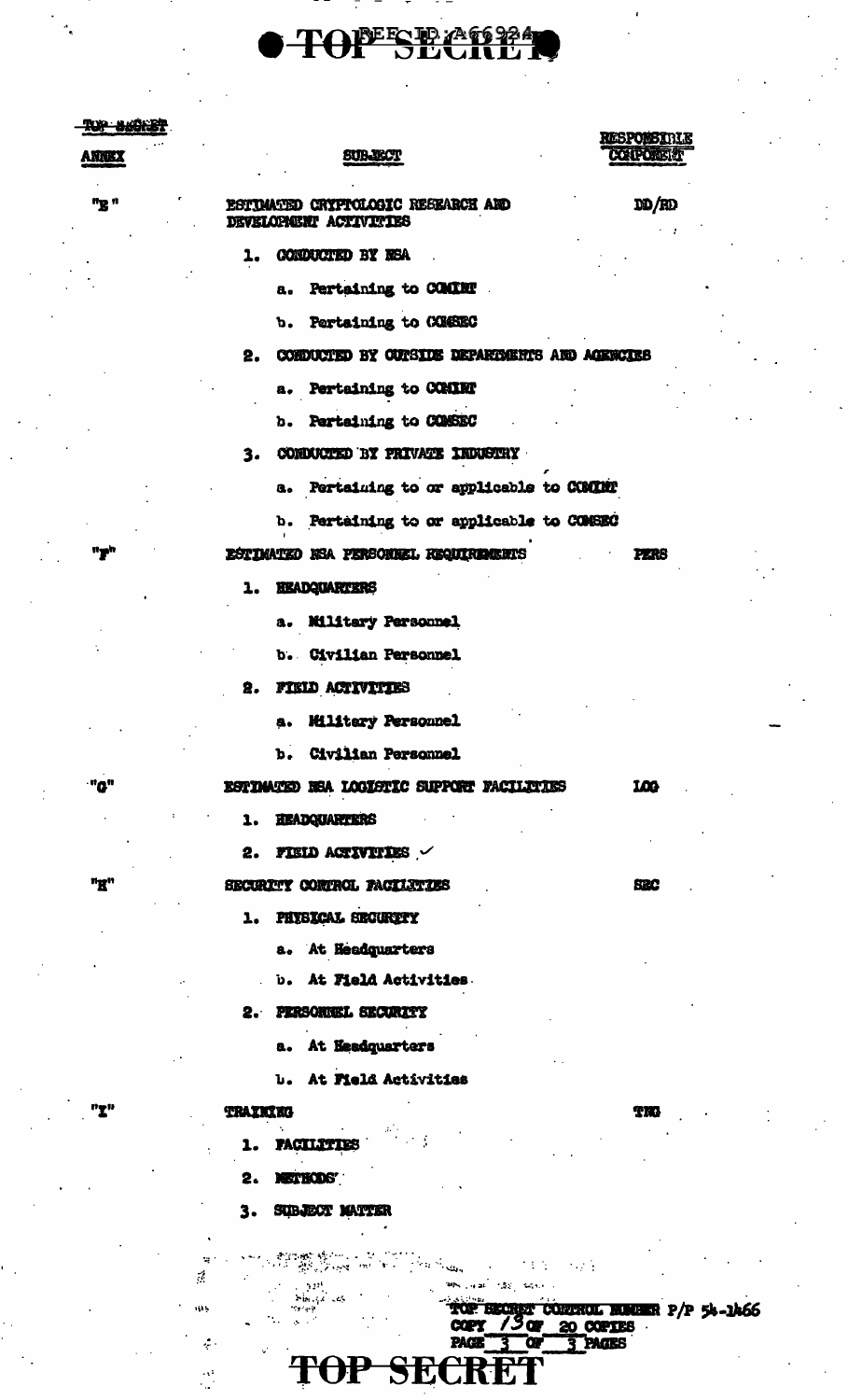TOP SECIENT

### BASIC GUIDANCE FOR PREPARATION OF THE INITIAL NSALRE

TOP SEPPRES

PART A

(Draft of Sections 1 and 2 of Initial NSALRE)

### SECTION 1 - INTRODUCTION

PURPOSE. The purpose of the NSA Long-Range Estimate (NSALRE) is to ı. translate national policy into long-range cryptologic objectives for NSA, in order to provide guidance for the orderly development of NSA resources and strategic direction for cryptologic research and development activities conducted by, or under the cognizance of, the Director, NSA, in accordance with the Agency's assigned mission.

2. NATIONAL POLICY AND OBJECTIVES. National policy is the expression of national interests, those values which the people of the United States consider necessary for their security and well being. These interests are expressed as objectives to meet particular situations and are in turn translated into national policy in the foreign and domestic fields. National policy constitutes the frame of reference within which the national cryptologic effort is conducted, and maximum practicable success in the national cryptologic effort is one of the objectives which is engendered by the need for national security.

3. RSA LONG-RANGE CRYPTOLOGIC OBJECTIVES DERIVED FROM NATIONAL POLICY. While many aspects of national policy bear in some manner upon the derivation of NSA long-range cryptologic objectives, the two which bear most directly upon these objectives are: first, U.S. rejection of the concept of "preventive war"; and second, the traditional U.S. requirement for a formal declaration of war before launching an all-out military effort against another nation. These concepts constitute a self-imposed handicap in terms of surrender of the initiative at the beginning of any hostilities. The net effect is to megnify the importance of the time element in the formula for national security. Obtaining early warning of the hostile intentions of foreign nations is an imperative requirement for survival, and is seconded by the critical importance of being able to deny foreign nations a further advantage over the U.S. by insuring, the security of Federal telecommunications concerned with the meintenance of national security. The NSA long-range cryptologic objectives, both general and particular, inhere in these

**TOP SECRET** 

Inclosure 3

 $\mathcal{L}^{\text{max}}$  and  $\mathcal{L}^{\text{max}}$ 

TOP SECRET CONTROL NUMBER P/P 54-1466  $COPY$  /3 OF 20 COPIES **TO PAGES**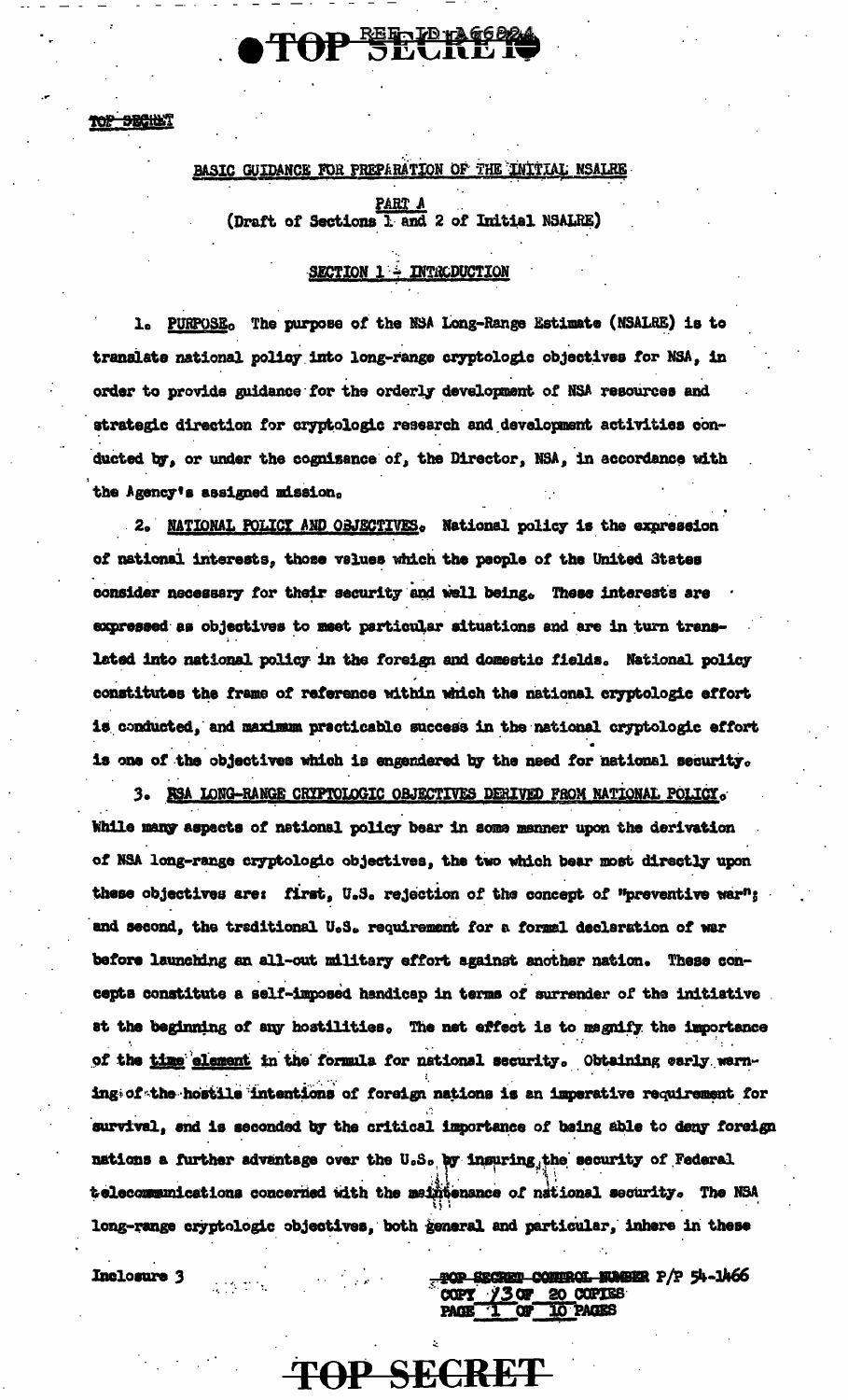# TOP REFLIE TA 12 96.82

### SECRET

Inclosure 3

Website Banks

two major requirements. Therefore it can be said that the peak of our national cryptologic effort may well have passed when general hostilities commence.

- a. COMINT Objectives
	- (1) As appears from the foregoing statements, the over-all long-range objective of the NSA COMINT effort is to insure that any indication of a potential or actual threat to the national security conveyed by communications monitored by U.S. communications intelligence activities is promptly discovered and reported to appropriate departments and agencies of the government. This over-all objective gives rise to ancillary long-range objectives pertaining to the major constituent operations of the COMINT effort: collection of raw material; production of COMINT information; and dissemination of the endproducts. Thus, the long-range objective of the collection effort is to insure that the location, number, and type of intercept facilities and the capabilities of the assigned personnel and equipment will enable effective interception and, where appropriate, forwarding, of desired target communications, and that the associated operating procedures will minimize the elements of error and delay . The long-range objective of the production effort is to insure that the size, composition, location, facilities and procedures of U.S. Government COMINT activities engaged in analysis of the external end internal characteristics of intercepted communications will provide for optimum, timely production of required COMINT information. The long-range objective of the dissemination effort is to insure that the U.S. departments and agencies concerned with the service maintenance of national security promptly receive available COMINT information in fulfillment of their stated requirements. (2) As in the case with the over-all long-range objective of the COMINT effort per se, each of these ancillary objectives in turn engenders subsidiary objectives which will enable attainment of the larger objective. The identity of these objectives

TOP SECRET CONTROL NORSER P/P 54-1466 COPY (3 OF 20 COPTES<br>PAGE 2 OF 10 PAGES

 $\Theta$  and  $\Theta=\frac{1}{K} \sqrt{10^{-3}}$ 

**TOP SECRET**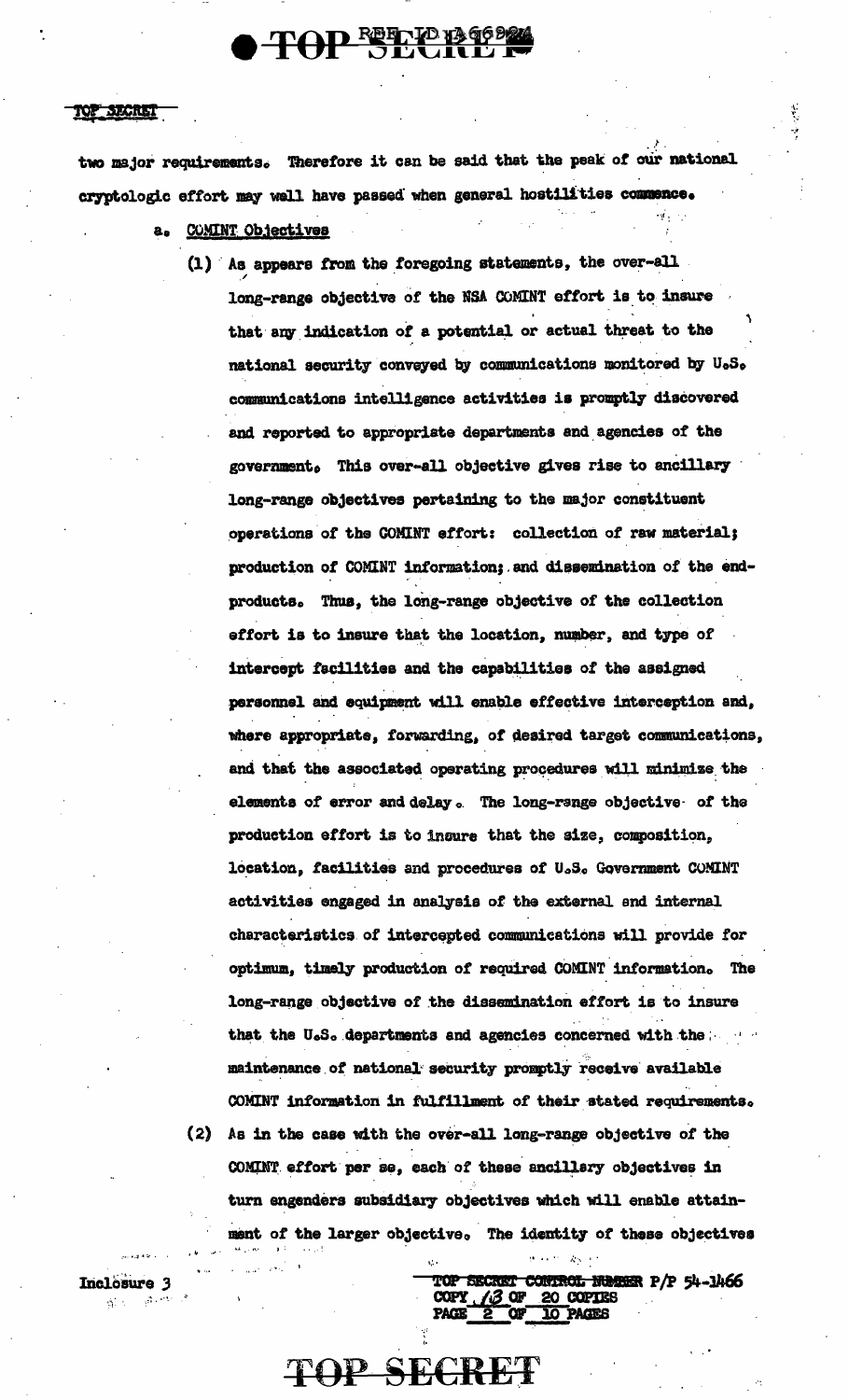<u>top Secret</u>

and the broad NSA requirements which they generate are presented in the attached annexes.

- COMSEC Objectives ъ.
	- The over-all long-range NSA CONSEC objective is to achieve  $(1)$ the maximum practicable security of Federal telecommunications. In this context the term "Federal telecommunications" connotes all telecommunications in which the Federal Government has an interest as an originator, addressee, or intermediary, and includes telecommunications involving cooperation between the U.S. and foreign governments and international organizations. As in the case with COMINT, the COMSEC over-all objective gives rise to ancillary long-range objectives which reflect the chief constituent operations within the NSA CONSEC effort: establishment of doctrine; evaluation of principles and equipment; review of communications cover and deception programs; evaluation of compromises; security surveillance of NSA communications; procurement of materials; production of equipment, manuals, and aids; and distribution, accounting, and storage of equipments, manuals, and aids. For example: the long-range objective of the first operation is to insure that a coherent, realistic, easily understandable body of doctrine which applies the basic concepts of CONSEC to prevailing conditions will be promulgated by NSA in time to meet the needs of departments and agencies of the Federal Governments the long-range objective of the second operation is to insure that the evaluation of CUMSEC principles and equipment will provide maximum practicable protection against loss of security during the handling and transmission of Federal telecommunications; and the long-range objective of the third operation is to insure that the evaluation of COMSEC compromises will be accurate, timely, and will be followed by action to protect against recurrence.
	- (2) As with COMINT, each of the COMSEC constituent long-range objectives in turn generates subsidiary objectives supporting the larger objective. The identity of these objectives and

 $\mathbb{R}^{n \times n}$ 

**TOP SECRES** 

高高速高速度

TOP SECRET CONTROL NUMBER-P/P 54-1466

 $\mathcal{H}(\mathcal{P},\mathcal{I})=\mathcal{S}\mathcal{P}^{\mathcal{I}}$ 

COPY  $73$  or 20 COPIES

Inclosure 3  $\hat{A} \hat{I}$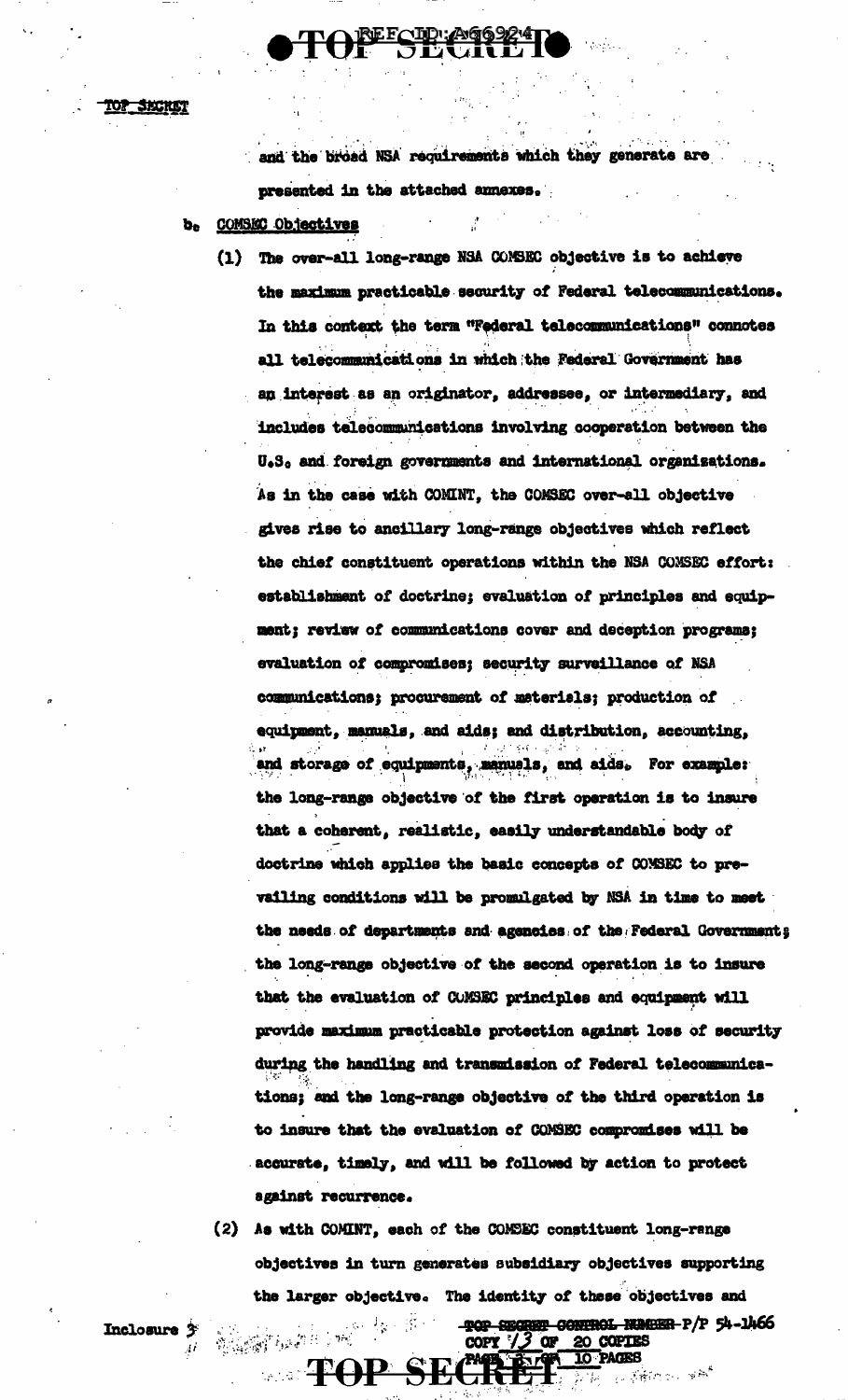the broad NSA requirements which they engender are presented in the attached annexes.

### SECTION 2 - STRATEGIC APPRAISAL OF THE ROLE OF THE NSA CRYFTOLOGIC EFFOHT DURING THE PERIOD UNDER CONSIDERATION

TONE CERROSSETTO

1. GENGRAL

a. Strategic Appraisal. Any effort to appraise the strategic role of the NSA cryptologic effort during the period 1960-1965 must begin with a projection of current myjor trends in international relations and in military capabilities of the U.S. and foreign nations.

b. Majoy Trend in International Relations. The current major trend in international relations is to talk about peace and prepare for war; to employ military force for the attainment of limited objectives but to eschew actions judged to load to total war, despite the fact that excuses for larger employment of military force continue to accumulate. Projection of this trend raises the prospect of a future situation in which the excuse for full scale employment of military force will always be at hand, and small scale employment of such force will evupt on the international scene with little or no advanced warning. Under these circumstances, a major and continuing problem facing the various governments of the world will be to maintain, or create, the capability for prior, accurate assessment of the occasion and magnitude of any military adventure by a foreign nation.

c. Major Trend. in Military Capabilities. The major current trend in military capabilities is the increasing destructive power which can be brought to bear upon an opponent during the first hours of conflict. Projection of this trend leads to the future situation in which the major nations of the world will have the military capability for almost complete destruction of an opponent by a surprise attack, and will themselves be constantly in danger of destruction by a surprise attack mounted by any one of several foreign nations. Under these circumstances the concept of defense in space will have given way to the concept of defense in time, and the problem facing the military leaders will be to maintain, or create, the capability for prior accurate determination of the most effective utilization of destructive power against each potential enemy, and for corresponding determination of the most effective counter-measures against an attack launched by one or more of the foreign nations.

2. THE COMINT EFFORT. In the future situation just visualized, the strategic role of the NSA COMINT effort emerges with great clarity: it will play a leading

TOP SECOND CONTROL NAMES P/P 54-1466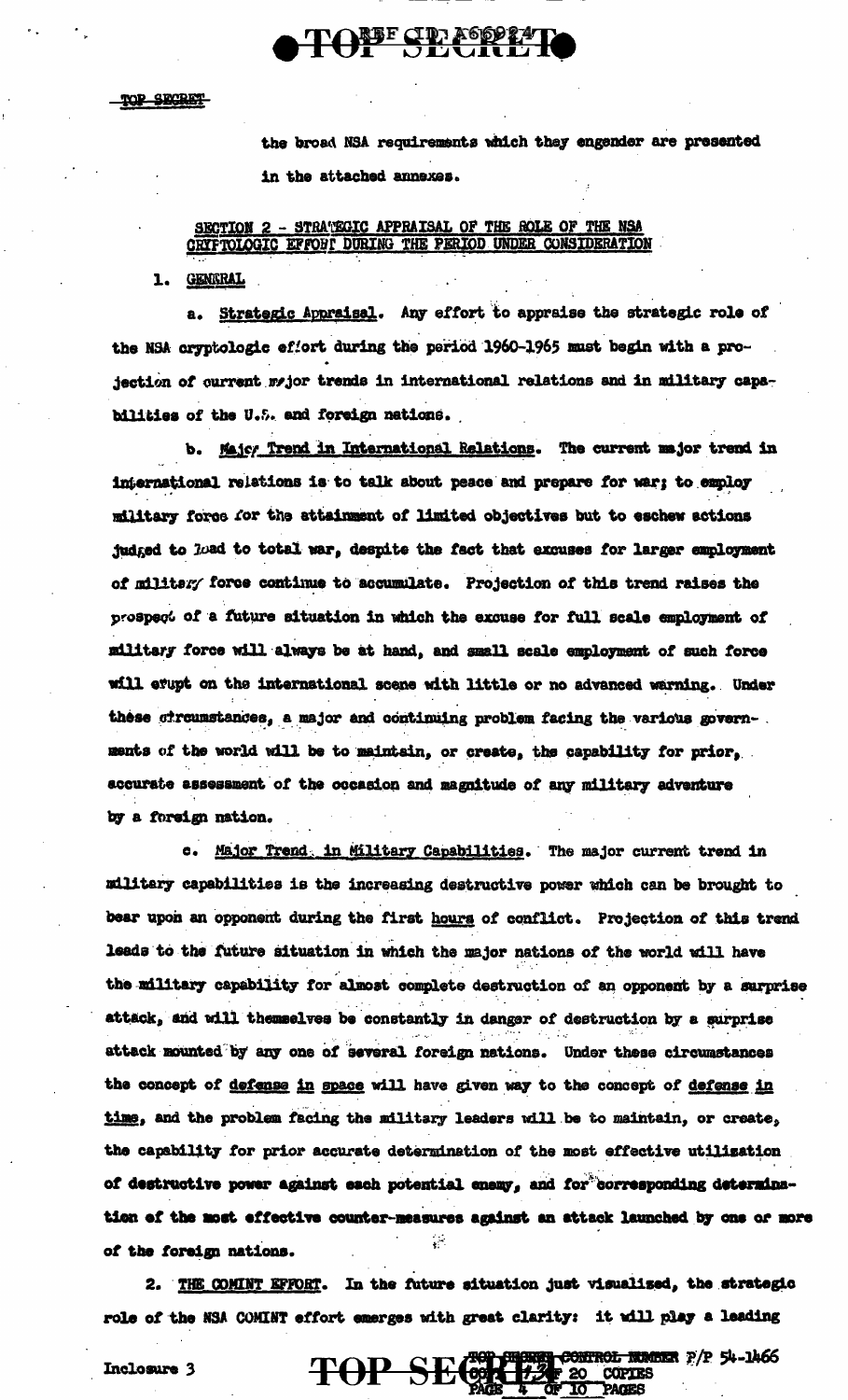role in the U.S. effort to obtain early warning of threats to the national security and to obtain information which will enable employment of the most effective counter-measures, both diplomatic and military, against such threats, The degree of success or failure of the effort will be known only upon the commencement of hostilities.

TOPE SECRETIC

3. THE COMSEC EFFORT. Under any conditions, the strategic role of the NSA COMSEC effort will rival the importance of the role of COMINT, in terms of preserving national security. It will be a principal means of denying access by foreign nations to classified information concerning the plans and capabilities -diplomatic, military, economic -- of the U.S. and, indirectly, of its allies including international organications in which the U.S. will play a leading role. As in the case of the NSA COMINT effort, the COMSEC effort will be a vital factor in all strategic planning for national security.

### PART B

### ASSUMPTIONS ABOUT THE SITUATION TO EXIST DURING THE PERIOD UNDER CONSIDERATION

1. The mission of NSA will continue to be to provide cryptologic support for activities of the U.S. Government concerned with the formulation and implementation of national policy. The mission will include:

a. Provision of COMINT information to authorized consumer departments and agencies of the U.S. Government.

b. Provision of COMINT technical support to the Service cryptologic agencies.

c. Provision of COMSEC devices and supporting material to departments and agencies of the U.S. Government, and to other nations and international organizations as authorized by higher authority.

d. Conduct of research and development activities pertaining to current or anticipated cryptologic requirements.

e. Conduct of ancillary activities in support of cryptologic operations. This will include activities in the fields of communications, personnel, logistics, training and security. The operational pattern will be predicated upon maximum precticable decentralization of Gategory I, and to a more limited extent Gategory II, COMINT tasks to the Service cryptologic agencies. The average cost per unit outgut of MSA cryptologic end-products will rise gradually throughout the projection period. TOP SECTOR CONTROL NUMBER P/P 54-1466

TOP SECRE

**10 PAGES**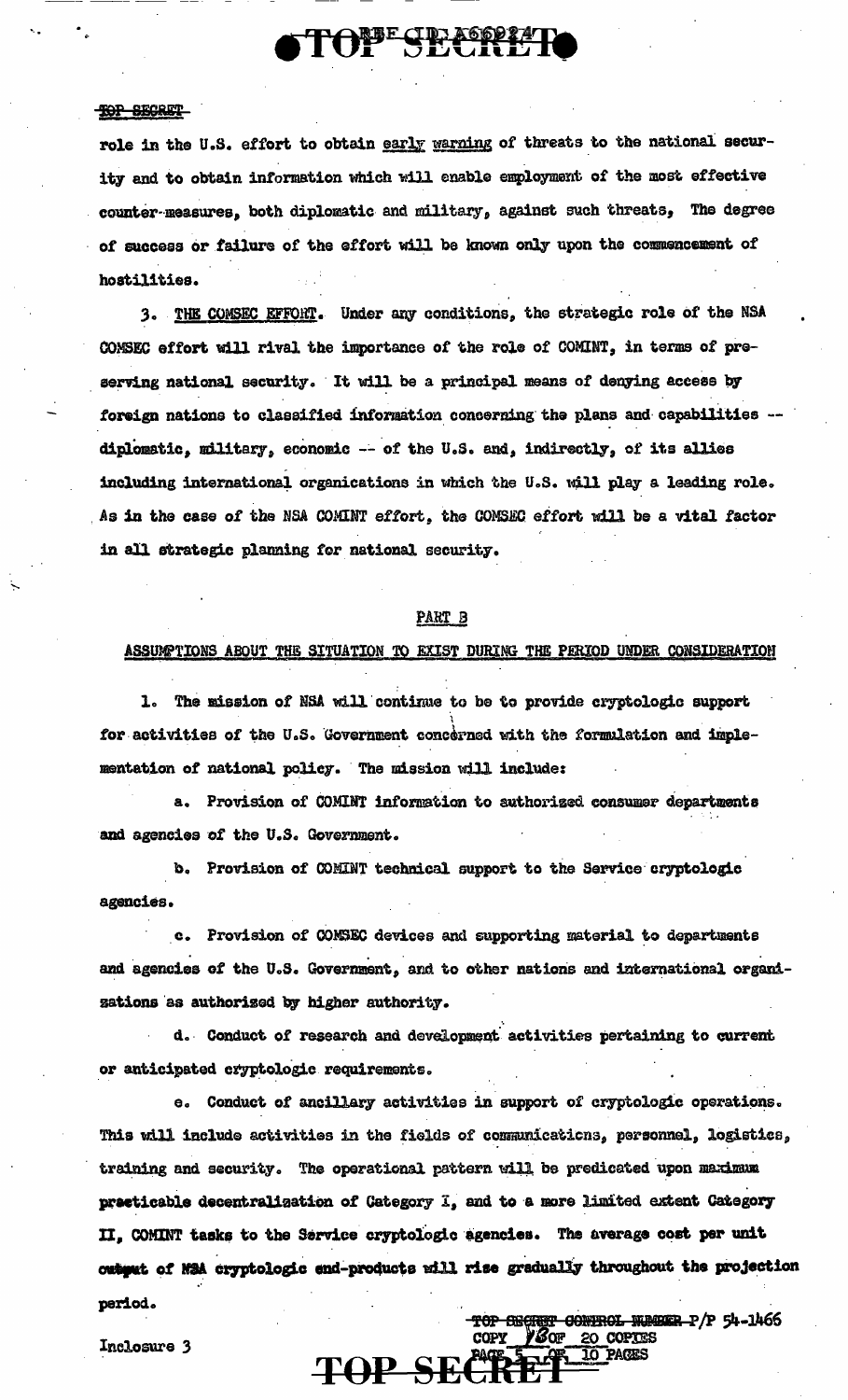### TOP ENCRETT

2. The basic international political alignments n effect as of January 1956 will remain substantially unchanged during the period, ut "neutral bloc" patterns of association by secondary and tertiary states will be we significant factors. in international relations.

**ITCH ENGOLDTI** 

3. The "cold war", the condition of antagonism wherein the instruments of foreign policy and international relations are political, aconomic, and psychological measures plus the threat of overwhelming military power, will not give way to total war, but conditions required for abrupt transition to total war will be present throughout the period. Sporadic, local "police actions" involving the UN organization will, however, erupt with little advanced warning.

4. COMINT collaboration with member nations of the British Commonwealth will continue.

5. Limited COUNT collaboration with "Third Party" nations will supplement the U.S. - U.K. CONINT effort.

6. The unstable situation in the Middle East will spur the development of cryptologic efforts by nations in the area, and there will be a large requirement for COMINT information about these countries.

7. Growing Soviet influence and dwindling U.S. - Eritish influence in Africa and western Asia will result in substantially larger requirements for COMINT information about these areas.

8. Growing Soviet influence in many Latin American countries (influence based upon the provision of stable markets for raw materials and a regular flow of finished goods in return) will result in sharply increased importance of Latin American COMING targets. This will be especially true of countries which are located in the southern parts of South America and are thus further removed from the influence of the U.S., but will also apply to the Central American countries and the South American countries bordering upon the Caribbean Sea.

9. The partnership of the USSR and Communist China will be strong and aggressive and the requirements for COMINT information about the Far East, including Southeast Asia, as well as for COSSEC technical support for friendlyto-U.S. countries in the area, will rivel corresponding requirements partaining to the Buropean-Mediterranean area. The COMINT requirements portaining to China will be rapidly approaching the magnitude in those perturning to the door sess.

**TOP SECRET** 

Inclosure 3

TOP SECRET CONTROL RUMBER P/P 54-1466 COPY / 3 OF 20 COPYES<br>PAGE 6 / OF 10 PAGES PACE<sup>6</sup>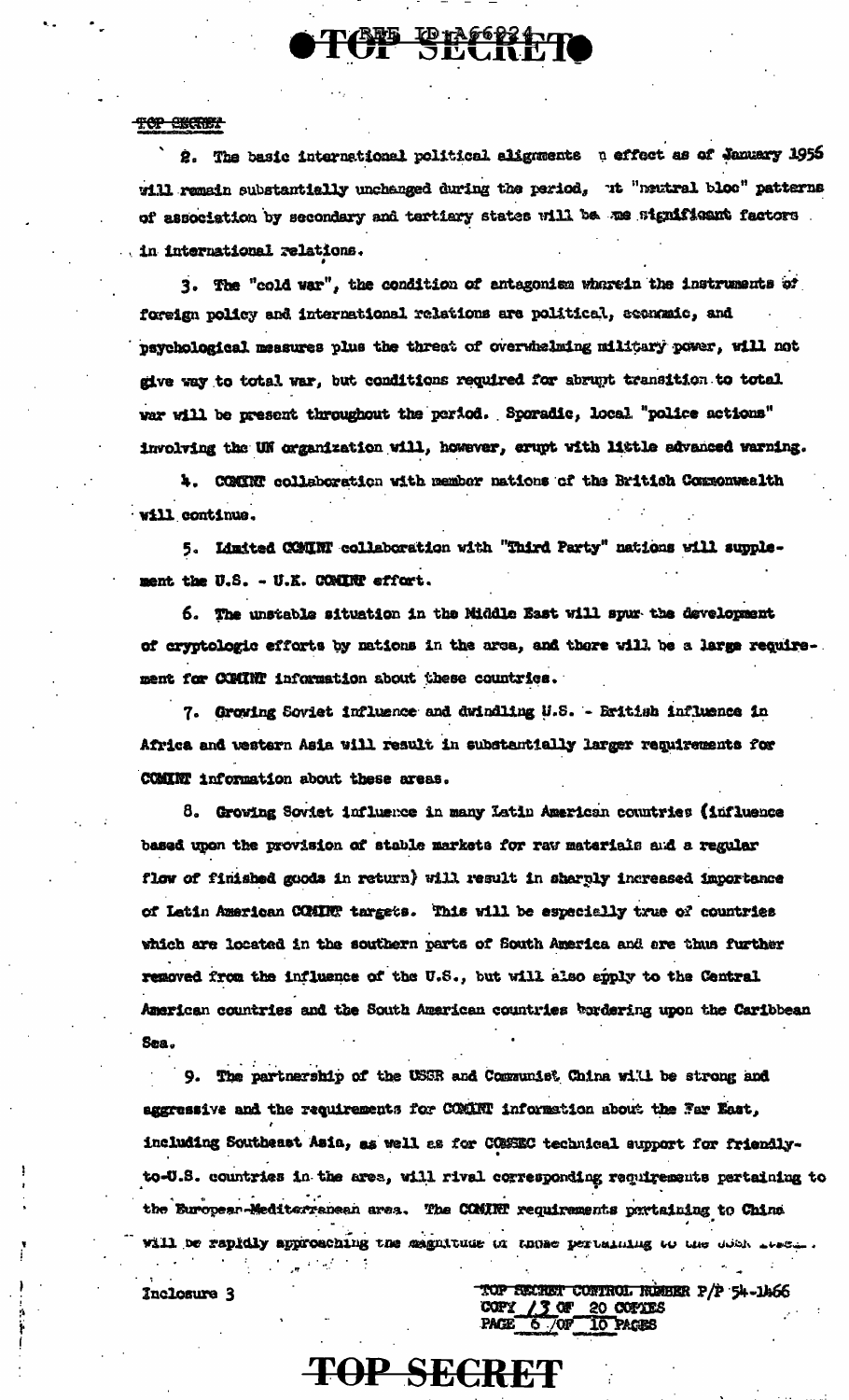# TOFF SHASS24 T

### TOP SECRET

10. The strategic concept of defense in space will be largely eliminated by developments in new weapons and will be supplanted by the concept of defense in time, thus giving added importance to the value of COMINT information as a potential means for obtaining advanced warning of the hostile intentions of foreign nationa, and to CONSEC equipments and procedures as a means for denving foreign nations advanced warning about U.S. intentions.

11. The involvement of all aspects of national life in any preparation for initiation of total war will produce a corresponding growth in requirements for COMINT information about non-military activities and postures of foreign nations. It could be a serious mistake to postpone any phase or expansion of the COMMT effort because of reliance on a sudden expansion resulting from the outbreak of hostilities. The optimum condition will be for the COMINT community to be very close to wartime posture, capacity, and capability before the outbreak of hostilities.

12. The U.S. will provide COMSEC technical support and training to friendly nations on an increasing scale during the period. One effect of this action will be to increase the difficulty of producing COMINT information about the countries concerned. Another effect will be the requirement for a substantial increase in the size and deployment of pertinent components of the NSA COMBEC organization.

13. The industrial capabilities of the U.S. and Communist Bloc countries will be approximately equal and will increasingly constitute the basis for military power. This will require the U.S. Government (and hence NSA) to provide COMSEC support for the communications of certain key industries.

14. The increased cost of the NSA cryptologic effort will engender acute problems in connection with the allocation of effort.

15. Increased mechanization of COMUNT production processes will enlarge the number and scope of profitable fields of effort and will tend to increase W5A personnel requirements accordingly.

 $x_1$  is  $x_1$  in the great majority of Soviet main-line communications, de la familia de la familia de la familia de la familia de la familia de la familia de la familia de la familia de la familia de la familia de la familia de la familia de la familia de la familia de la familia de la famili part of the communications of other Communist nations, to major military field **headquarters and chief industrial areas vill be carried on landlinss or micro**wave transmissions which may frequently utilize acreabler devices for encipherment.

**TOP SECRET** 

TOP SECRET CONTROL NUMBER P/P 54-1466

**10 PAGES** 

1 13 OF 20 COPTES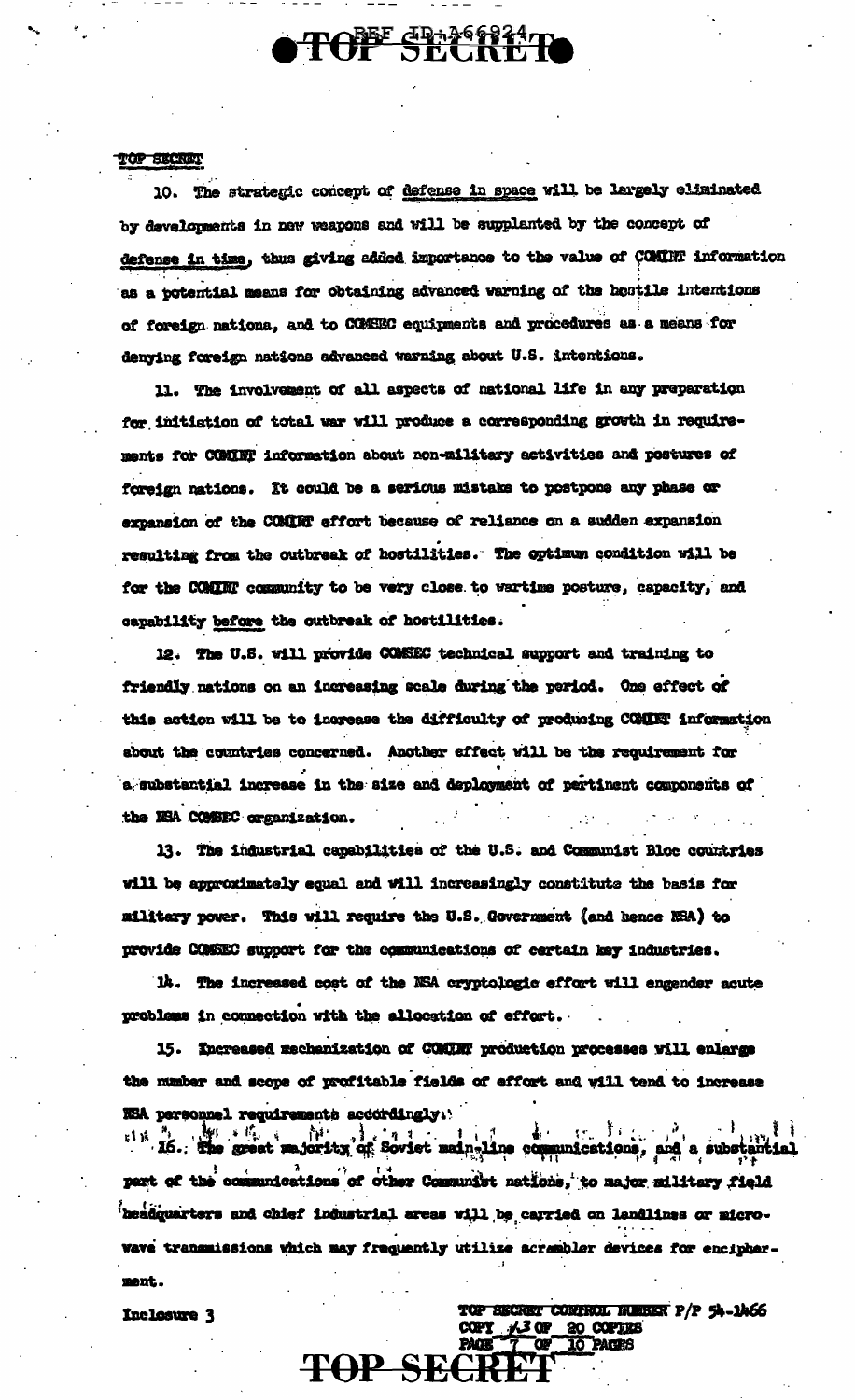17. The employment of "masking" techniques in communications hardling (i.e., continuous 24-hour operation by transmitters sending dummy traffic during all times other than those when bona fide traffic is being passed) will be increasing steadily.

TOF E1366924

18. Foreign countries, and especially the Communist Bloc countries, will have well developed capabilities for communications-jamming operations.

19. Noise-communications systems will be in use on a limited scale by all major powers and some minor powers.

20. WHF and VHF communications, including those depending upon tropospheric and ionospheric scatter, will be superceding HF radio transmissions for point-to-point communications in high latitudes.

21. Enciphered telephone (CIPHONY) will be in use on a substantial scale by all the major powers. This will necessitate changes in NSA's requirements pertaining to intercept and traffic-handling procedures.

22. The use of enciphered faceimile (CIFAX) will be in use on a substantial scale by all the major powers, and the problems connected with the interception and handling of these communications will be similar to those pertaining to **CIPHONY.** 

23. The characteristics of wave propagation in outer space will be of interest to NSA Research and Development activities because of incipient developments relating to communications to and from man-made satellites.

24. High-speed "true" submarines, supersonic long-range aircraft, and long-range (including inter-continental) guided missiles will dominate the tactical concepts of the time, and NSA requirements will reflect the COMINT and COMSEC aspects of communications to and from such vehicles.

25. Improved COMSEC and communications equipment and techniques in use by foreign nations will result in increased importance of the Special Identification Techniques (Direction Finding, Radio Fingerprinting, and Morse Operator Analysis) as the means for obtaining Category I type COMINT information.

26. Subversive organizations in the U.S. will have well-developed clandestine networks ready to function immediately upon the outbreak of var, and these nétwörks will be designed to handie a type of communications activity (agentand-partisan communications) characterized by a mode of operation markedly  $-10^{4} - 4$ . different from military, diplomatic, or commercial communications. COMINT information derived from analysis of these communications will be of vital TOP SECRET COMPROL BURBER P/P 54-1466

TOP SECRE

COPY

<u>L3 of </u>

20 COPIES

**10 PAGES**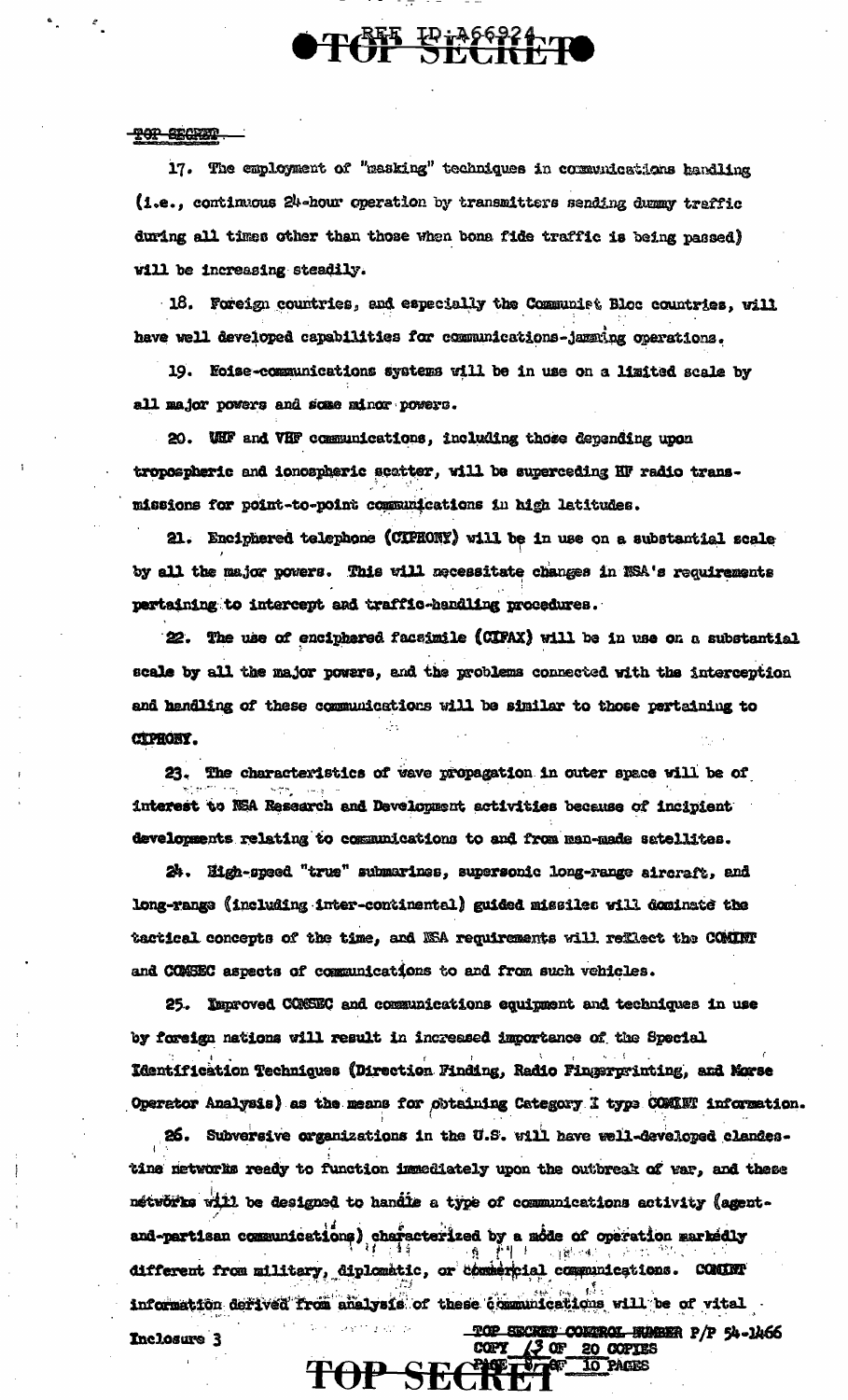## **TONE CRASSPRATE**

### **TOD SECTION**

importance to the preservation of U.S. national security, and NSA must be prepared to undertake appropriate COMINT operations on short notice.

27. Weather data for use in planning for total war involving the use of thermonuclear, bacteriological, and chemical weapons as well as guided missiles will be an important aspect of military information. In this situation, there will be a continuing requirement for COMINT information about weather conditions over Communist Bloc nations; a continuing requirement for COMSEC protection of information about weather over Western Bloc nations and Allied nations; and a corresponding and continuing requirement for research and development efforts pertaining to both the COMINT and COMSEC aspects of the weather problem.

28. Requirements for COMSEC equipments and techniques will include:

a. A demand for compatibility with teletype equipment transmitting at speeds approaching 400 words per minute.

b/ A need for on-line security components for equipments sending multi-channel transmissions.

29. During the projection period the NSA COMSEC effort will place special emphasis on the COMETEN aspects of the following problems:

a. Data link transmissions for:

- (1) High-speed IBM accounting information.
- (2) Tactical type information.
- (3) Control information to guided missiles and supersonic aircraft.
- (4) IFF, aircraft, and naval vessels.

b. Teletype and facsimile broadcasts including:

- (1) CIFAX and CIPHONY
- (2) Television
- c. Carrier techniques on coaxial cables and wire lines.
- d. Forward-scatter techniques for radio wave propagation in the

VHF spectrum.

e. Security components for use with automatic switching equipment.

Long higher & Cround communications. f.

g. Noise carrier transmissions.

The increased integration of crypto-equipment with communications  $\mathbf{h}$ .

equipment.

i. The security requirements of the U.S. Civil Defense Communications

TOP SECRED CONTROL NUMBER P/P 54-1466

20 COPIES

networks, with their emphasis on secure voice circuits (CIPHONY).

Inclosure 3 TOP SECRE